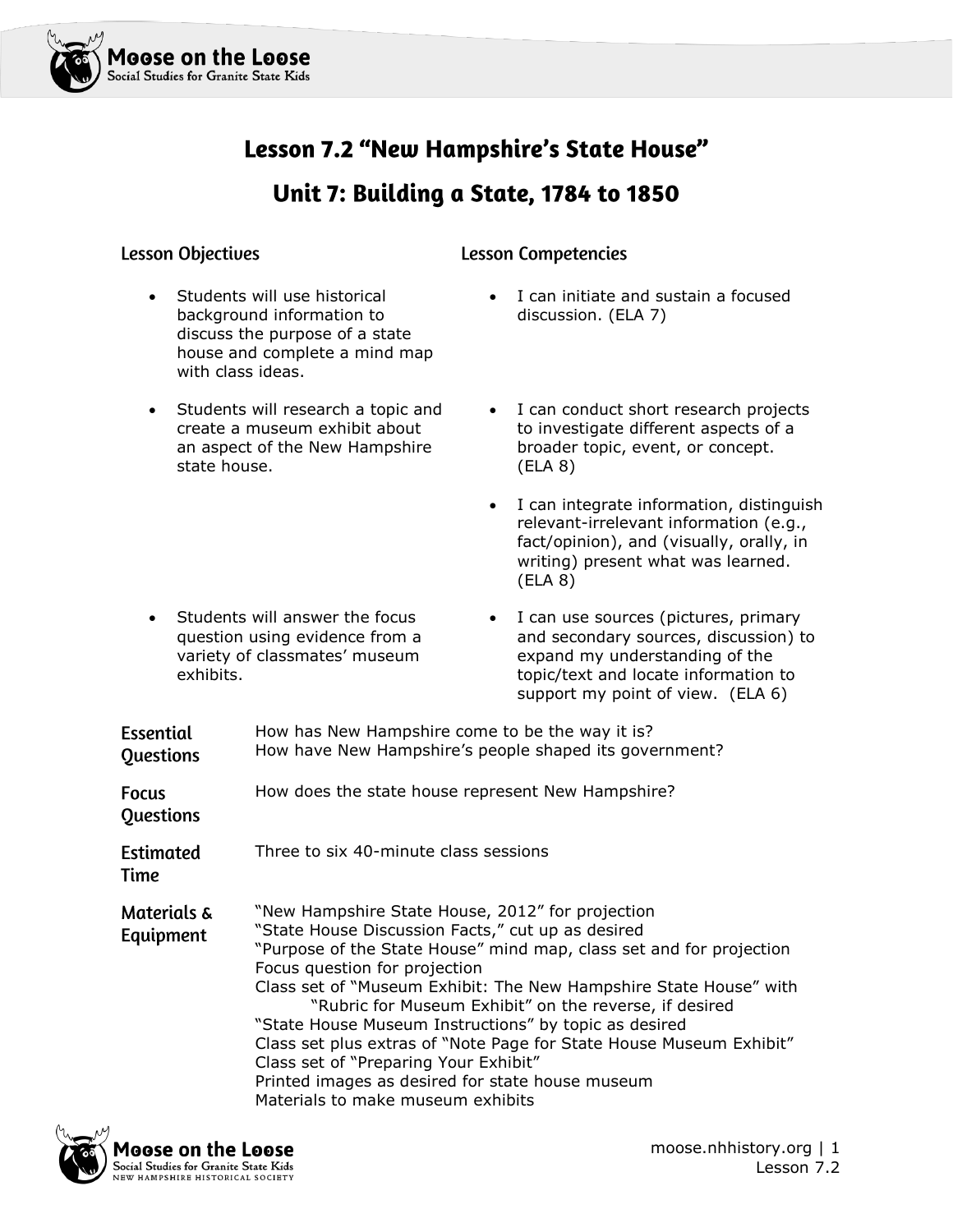### **Educator Introduction & Rationale**

In the years between 1790 and 1850, the people of New Hampshire began to develop a consciousness of their collective identity, just as America was developing its own identity as a nation. What characteristics defined New Hampshire? What did it mean to be a New Hampshirite? How could disparate groups and communities be brought together? What symbols would come to represent New Hampshire and its people? The adoption of the New Hampshire state constitution in 1784 encouraged people to think about the state as a single entity rather than a collection of towns, but it would be years before most people made the ideological shift to a statewide perspective.

In 1816, the people of New Hampshire had a new symbol to remind them that they were part of a larger community when builders broke ground on the New Hampshire State House in Concord. For years after the adoption of the New Hampshire state constitution in 1784, the state capital was in flux, rotating through a number of towns but most often settling in Exeter, where it had been during the American Revolution. Legislative sessions were held in public meeting spaces, like town halls or even on occasion in taverns. Officeholders did not actually have offices, and the state's records were passed between individuals, who kept the state records in their homes, rather than in a central location. This arrangement quickly resulted in administrative chaos. As the state's population expanded and shifted west, people grew unhappy with New Hampshire's capital being in the seacoast region. Instead, the small community of Concord, situated at the geographic center of the state, emerged as a more popular alternative. The state house would cement Concord as the state's capital. Please see the educator overview for more information.

This lesson is the second in Unit 7: Building a State. It can stand alone from the unit. In this lesson, students place the construction of the state house in historical context through discussion and a mind map to understand its purpose. They then review museum exhibit topics and expectations, and after topic selection, work independently to research and plan their exhibit. The class then visits their state house museum to gather evidence to answer the focus question.

This project has many possible topics and sources; be sure to select which are best for your class as appropriate. Consider when planning whether this lesson will preview a visit to the state house in person or substitute for a visit that's not possible. A rubric is provided for the museum exhibit; use if desired, or use student answers to the focus question to measure progress. When answering the focus question, encourage students to consider both physical symbols of the state as well as symbolic ones. Note that resources are listed in detail after the Learning Activity in the educator guide.

Please adapt all the material in this lesson, as necessary, to meet the needs of the students in your classroom. Please note, lesson vocabulary and definitions are at the end of the document. You may wish to preview these with your students.

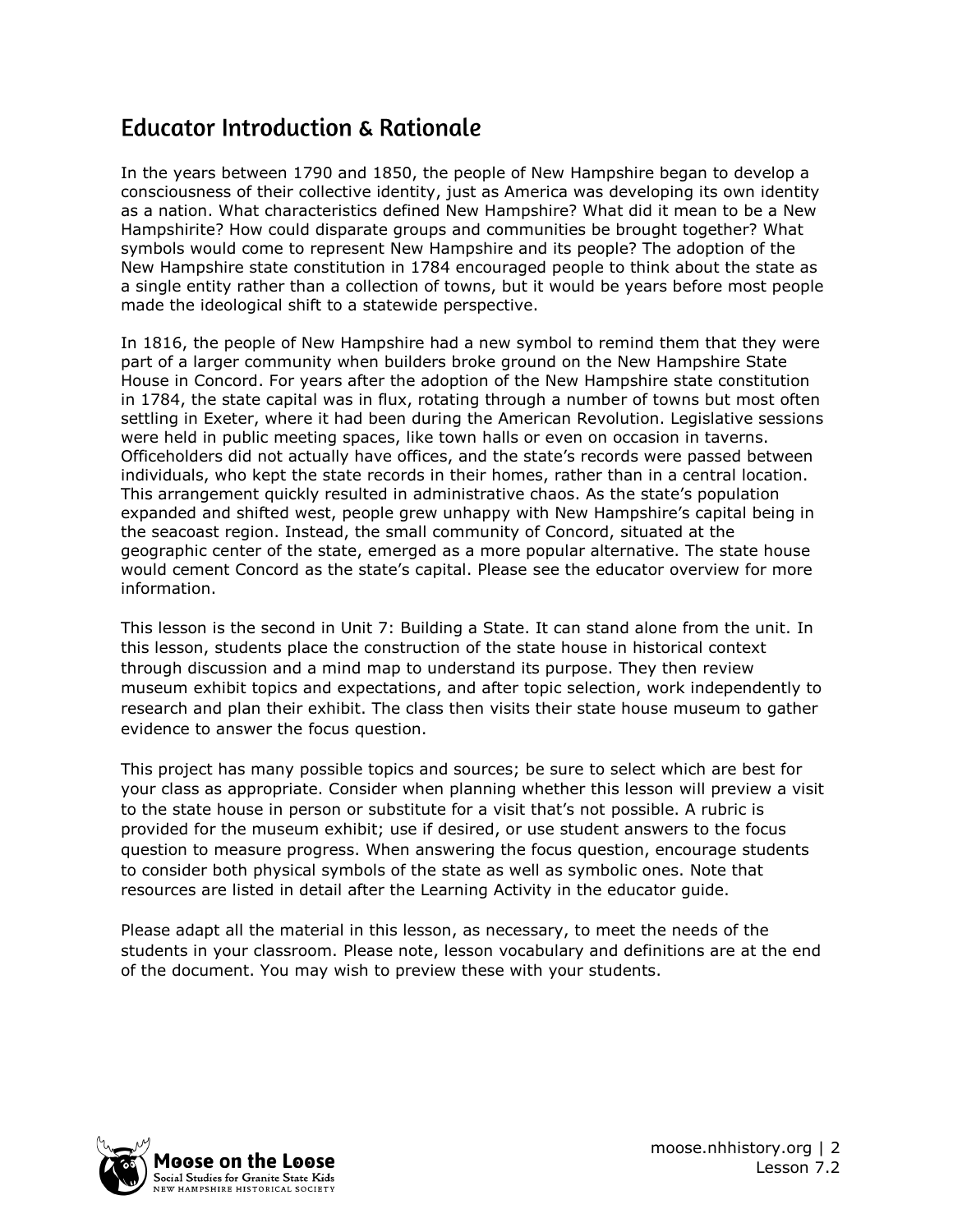### **Learning Activity**

**Activation & Why have a state house?** Project "New Hampshire State House, 2012" and ask students if they can identify the building. Conduct a **Discussion** discussion with students, asking what is a state house? Why do we have one? Project the mind map template and record responses. If desired, distribute to students as well so they can take notes.

> At an appropriate time, add in these historical facts about New Hampshire after the American Revolution to expand the discussion:

- The capital of New Hampshire started in Portsmouth, moved to Exeter during the American Revolution, then rotated through a number of towns.
- It was most often in Exeter, where it had been during the American Revolution, although there was no formal building for government there. The first state house was in Portsmouth, but it was not used by this point.
- As the state's population expanded farther west and north, people grew unhappy with New Hampshire's capital being so far away in the seacoast region.
- Legislative sessions were held in public meeting spaces, like town halls.
- Officeholders did not have offices but worked out of their homes.
- State records, like property ownership or state law amendments, were passed between individuals.
- Individuals kept the state records in their homes, rather than in a central location, which quickly caused chaos as different people cared for and organized the records differently.
- By 1808, the state had settled on the small community of Concord, located in the geographic center of the state, as the state capital.

Alternatively, cut up and distribute "State House Discussion Facts" to various students for them to either read out loud or use as background information during the discussion.

Prompt with additional questions to ensure the class touches all aspects of the purposes of a state house:

- What do you think a state house symbolizes?
- What happens in a state house?
- **State House Museum.** Studying the state house is beneficial **Guided Practice** whether classes are able to visit or not; they will either have a greater understanding of the history and features before they go, or they will learn about an essential institution of New Hampshire.

Inform the class they will be creating a state house museum to teach each other and others about the state house. Project or write the big question: How does the state house symbolize New Hampshire? Tell students there are many ways in which the state house represents the state, from physical ways to symbolic ones.

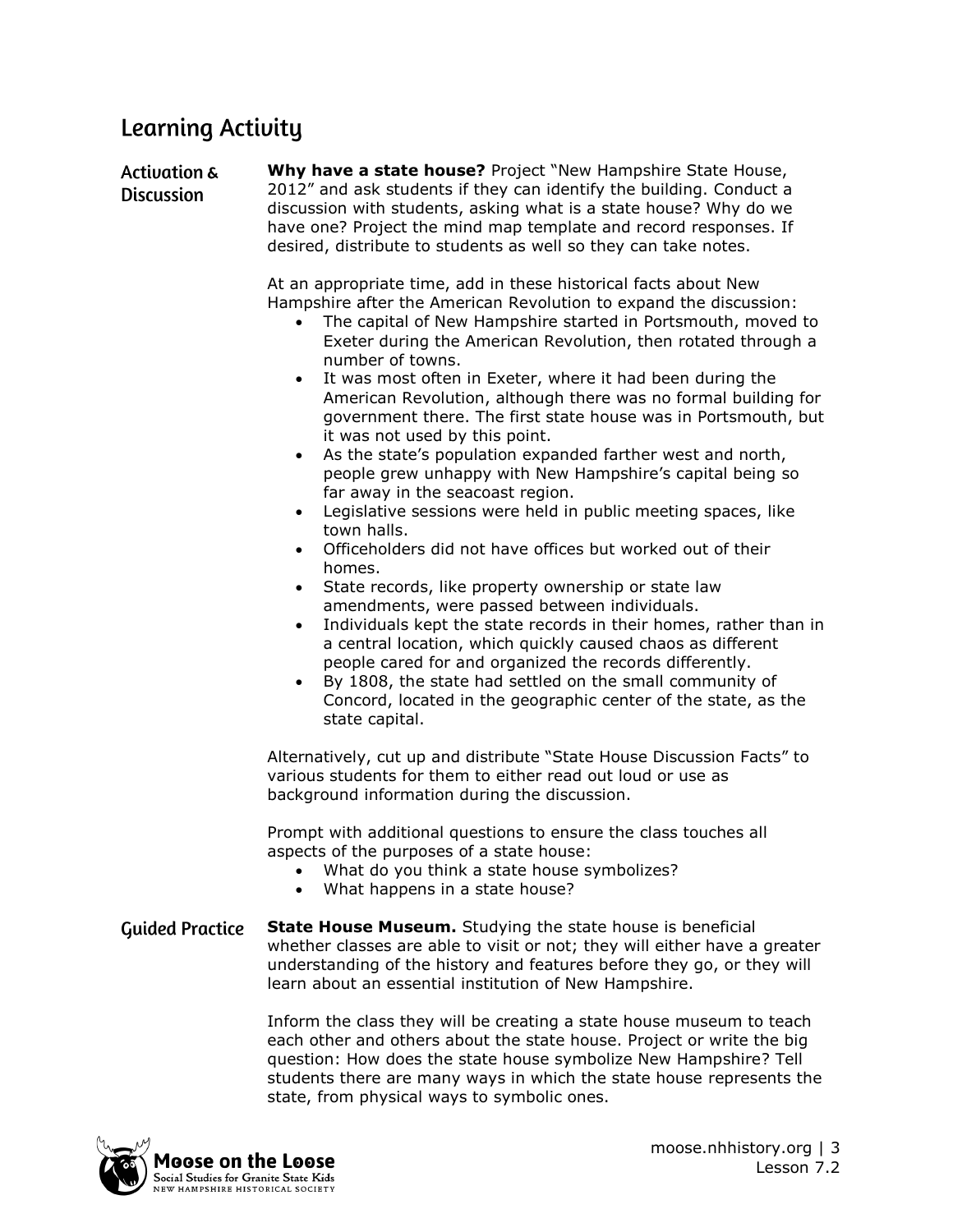|                                | As you distribute "Museum Exhibit: The New Hampshire State House,"<br>ask students what is in a museum exhibit. Fairly quickly, they should<br>say special objects or images but encourage them to recall that<br>museums also include information about their topics and artifacts as<br>well as maps and sometimes timelines.                                                                                                                                                                                                                                                  |
|--------------------------------|----------------------------------------------------------------------------------------------------------------------------------------------------------------------------------------------------------------------------------------------------------------------------------------------------------------------------------------------------------------------------------------------------------------------------------------------------------------------------------------------------------------------------------------------------------------------------------|
|                                | Review the museum instructions with students and choose topics<br>together. Choose for your class whether students will work in pairs,<br>small groups, or individually. Note that there are 13 possible exhibits;<br>if desired, some may be omitted or combined for fewer topics.                                                                                                                                                                                                                                                                                              |
|                                | Teaching tip: Students are instructed to include 2-4 dates relevant<br>to their topic. Creating a class timeline with all the dates could be an<br>additional topic or could be done by the teacher. Additionally, students<br>also locate their topic on a map of the museum; compiling this<br>information could also be an additional topic.                                                                                                                                                                                                                                  |
| Independent<br><b>Practice</b> | Creating the museum: resources and schedule. Once students<br>have been assigned topics, distribute the "State House Museum<br>Instructions" by topic. Notice with students that all pages contain<br>supporting questions on their topic. How will each group's answers to<br>these supporting questions help the class answer the big question?                                                                                                                                                                                                                                |
|                                | Give students time in class to plan and complete their projects.<br>Distribute "Note Page for State House Museum Exhibit" as needed to<br>help students stay organized.                                                                                                                                                                                                                                                                                                                                                                                                          |
|                                | Resource images for this project are organized in the "State House<br>Primary Source Set," found at<br>moose.nhhistory.org/educators/Primary-Source-Sets/Source-Set-NH-<br>State-House. Give students access to the images for their projects;<br>think also about allowing students to create their own images. Ideally,<br>students will have access to the Moose on the Loose website for<br>information as well as additional resources as necessary. See the<br>"Online Resources Beyond 'Moose on the Loose'" on the next page for<br>suggestions of additional resources. |
|                                | Individual topics will take two-three days to complete thoroughly.<br>Encourage students to recheck the instructions to be sure all parts are<br>included by having them use "Preparing Your Exhibit."                                                                                                                                                                                                                                                                                                                                                                           |
| Reflection                     | Visiting the museum. Set up your State House Museum in your<br>classroom, hallway outside, or other public area. Invite community<br>members to its opening and encourage other classes to visit.                                                                                                                                                                                                                                                                                                                                                                                |
|                                | Students should visit the museum, taking time to read through each<br>exhibit so that they can answer the focus question thoroughly. Select<br>for your class how students will present their response; they can write<br>a paragraph, make a list of symbolic and physical symbols of New<br>Hampshire in the state house, make a mind map, or present their<br>ideas in some other way. Be sure to encourage them to use the<br>Activation discussion and mind map as well as the museum exhibit to<br>reflection on the symbolism of the state house.                         |

Reinforcement Provided through differentiation of project. & Extension

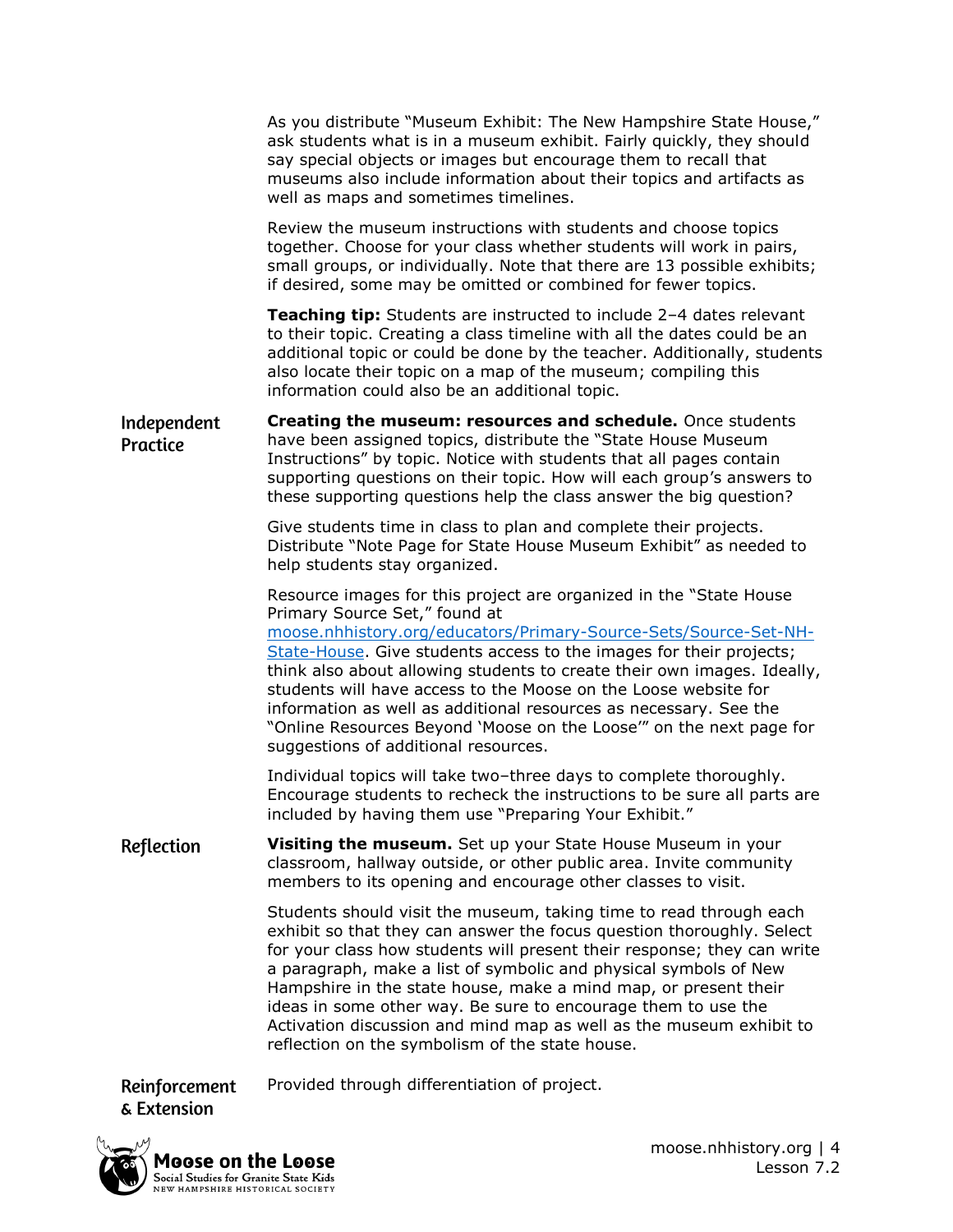### Online Resources Beyond "Moose on the Loose"

*General Court of New Hampshire Visitor Center*. Homepage of the Visitor Center, links to two videos touring the state house. Videos broken down by timing and topic on following page. [gencourt.state.nh.us/nh\\_visitorcenter/default.htm](http://gencourt.state.nh.us/nh_visitorcenter/default.htm)

Bird's eye satellite image of state house and grounds. [das.nh.gov/bpm/docs/state-house](https://das.nh.gov/bpm/docs/state-house-satellite-demo-map.png)[satellite-demo-map.png](https://das.nh.gov/bpm/docs/state-house-satellite-demo-map.png) 

*A History of the State House, New Hampshire Almanac*. Short history of the state house, mostly about the building of it. [www.nh.gov/almanac/state-house.htm](http://www.nh.gov/almanac/state-house.htm) 

*Exterior Statues and Memorials at the New Hampshire State House Complex* by New Hampshire Division of Historical Resources. List, images, and information on monuments on the grounds of the state house. [www.nh.gov/nhdhr/publications/esm/](http://www.nh.gov/nhdhr/publications/esm/)

*Descriptions of Portraits and Likenesses* by New Hampshire Division of Historical Resources. Links to comprehensive listing and information on portraits in the state house with some images. [www.nh.gov/nhdhr/portraits/index.html](http://www.nh.gov/nhdhr/portraits/index.html)

*New Hampshire State House Portraits* by Images of New Hampshire History, private website. Comprehensive list and images of state house portraits, including murals. Scarce information provided. [www.images-of-new-hampshire-history.com/State-House-](http://www.images-of-new-hampshire-history.com/State-House-Portraits.php)[Portraits.php](http://www.images-of-new-hampshire-history.com/State-House-Portraits.php)

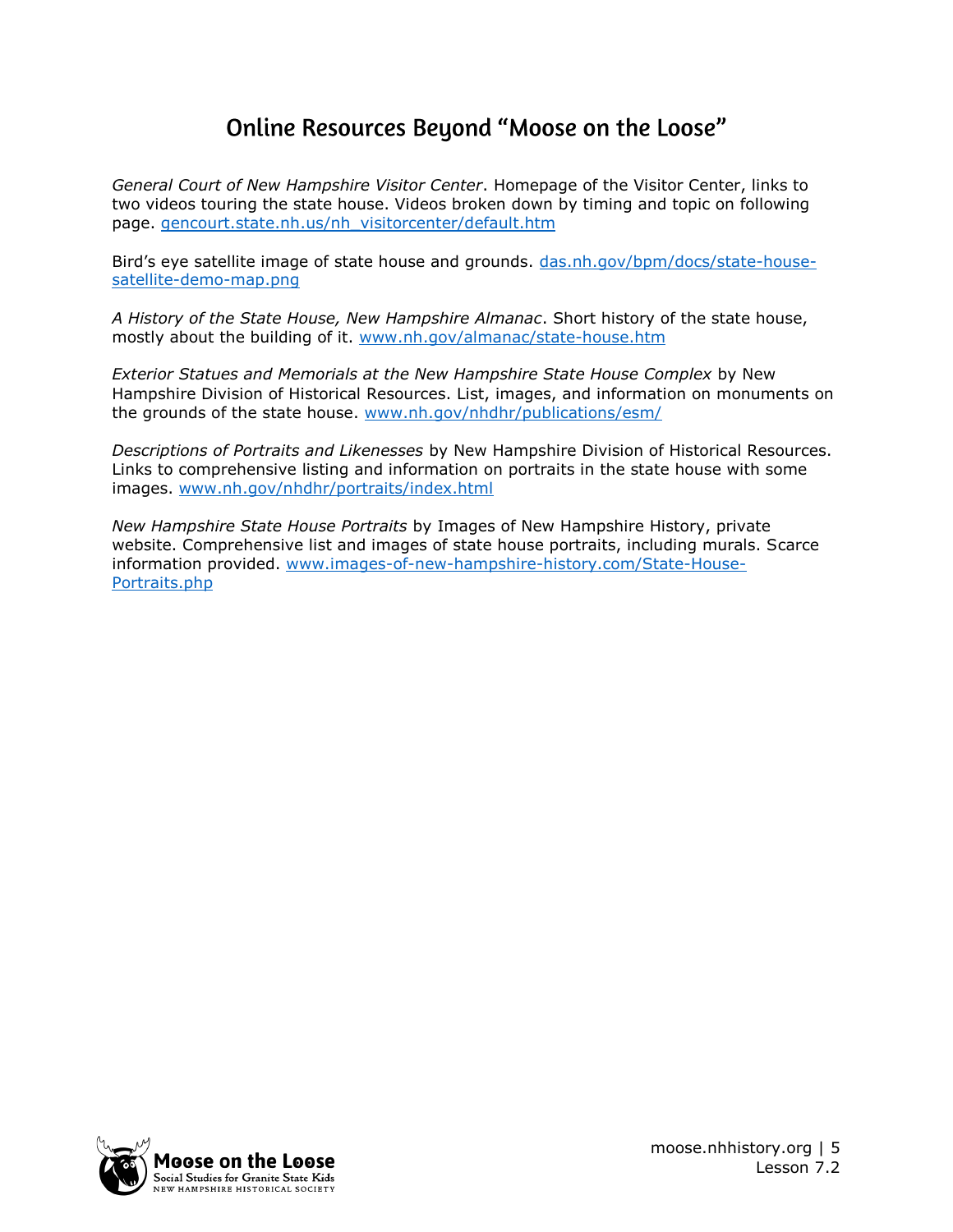# **State House Tour Videos by Topic**

| <b>State House Student Video Tour</b>  |                                                                     |  | <b>CSPAN State House Tour</b>          |                                 |  |
|----------------------------------------|---------------------------------------------------------------------|--|----------------------------------------|---------------------------------|--|
| $(26 \text{ min } 5 \text{ sec})$      |                                                                     |  | (20 min 7 sec)                         |                                 |  |
| Building and<br>additions              | Beginning until 2<br>minutes in                                     |  | Doric Hall/ Hall of<br>Flags           | Beginning until 3<br>min 20 sec |  |
| Statues and<br>grounds                 | Begin at 1 min 45 sec                                               |  | Additions                              | Begin at 3 min 20<br>sec        |  |
| Doric Hall/ Hall of<br>Flags           | Begin at 4 min 0 sec                                                |  | Great Hall/<br>Representatives<br>Hall | Begin at 4 min 20<br>sec        |  |
| Paintings<br>throughout                | Begin at 7 min 30 sec<br>and continue through<br>part of Great Hall |  | Senate Chamber                         | Begin at 9 min 45<br>sec        |  |
| Great Hall/<br>Representatives<br>Hall | Begin at 8 min 30 sec<br>(includes paintings in<br>Great Hall)      |  | Governor's Office                      | Begin at 14 min 5<br>sec        |  |
| Senate Chamber                         | Begin at 14 min 10<br>sec<br>(includes murals in<br>Senate Chamber) |  | <b>Visitor's Center</b>                | Begin at 17 min<br>40 sec       |  |
| Governor's Office                      | Begin at 19 min 55<br>sec<br>(includes governor's<br>paintings)     |  |                                        |                                 |  |
| <b>Visitor's Center</b>                | Begin at 24 min 30<br>sec                                           |  |                                        |                                 |  |

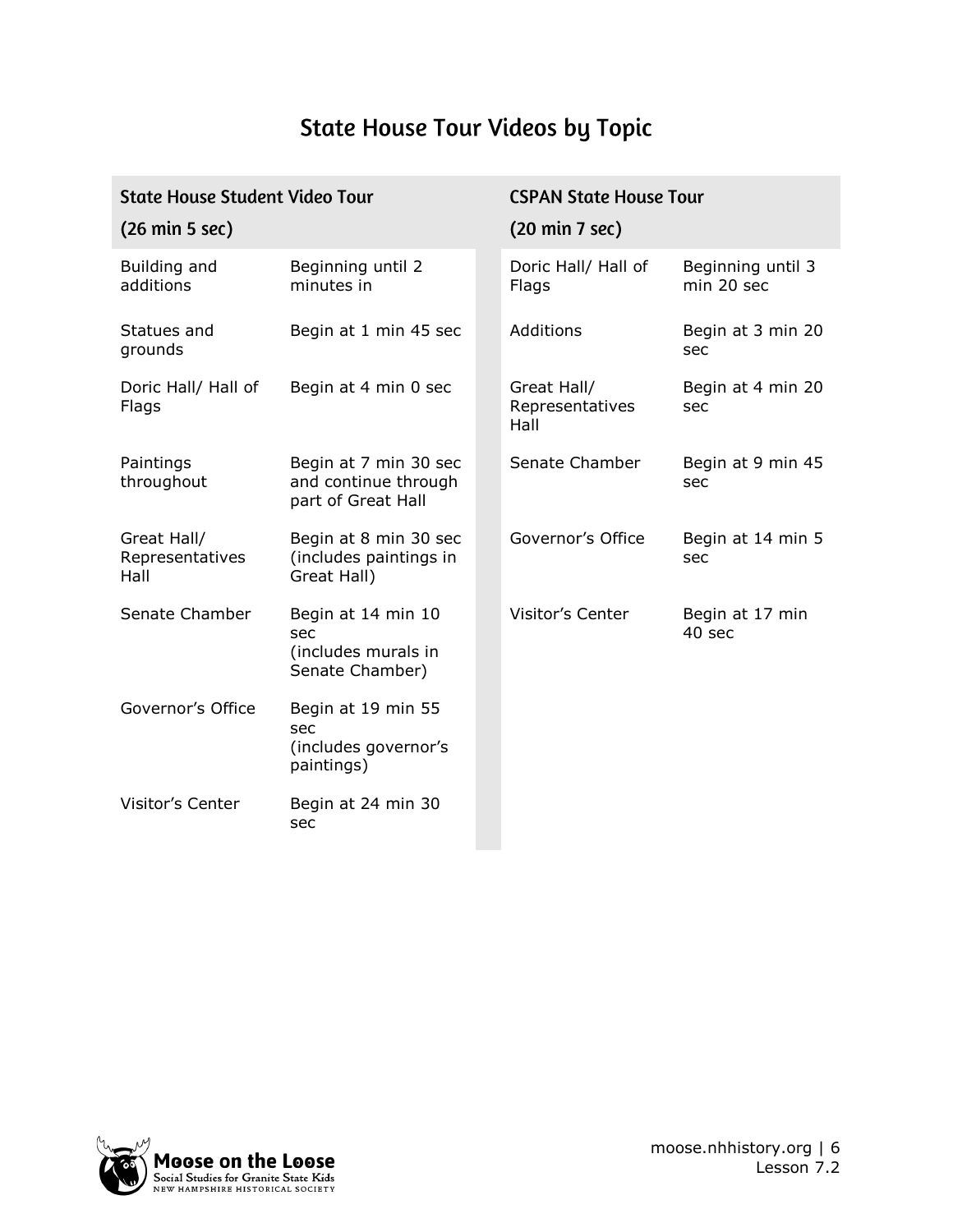### **Standards**

### "Moose on the Loose" Content:

- $\checkmark$  Students will understand that after the revolution, the United States of America established a federal government; colonies established state governments. They will understand that the New Hampshire State Constitution established the basic structure of government for the state and created laws to protect the people and interests of the state. (3-5.T3.2)
- $\checkmark$  Students will understand that New Hampshire today is a modern, diverse state with a rich culture and thriving economy. (3-5.T8.1)

#### "Moose on the Loose" Skills:

- $\checkmark$  Gathering, Interpreting, and Using Evidence (3-5.S1.1, 3-5.S1.2)
- $\checkmark$  Communicating and Critiquing Conclusions (3-5.52.1, 3-5.52.2)
- $\checkmark$  Understanding and Participating in Government (3-5.56.1)

#### **New Hampshire Social Studies Frameworks:**

- $\checkmark$  Civics and Governments: The Nature and Purpose of Government (SS:CV:4:1.2)
- ✓ Civics and Governments: Structure and Function of United States and New Hampshire Government (SS:CV:4:2.1)
- $\checkmark$  Geography: The World in Spatial Terms (SS:GE:4:1.2)
- ✓ Geography: Places and Regions (SS:GE:4:2.5)
- $\checkmark$  US / NH History: Political Foundations and Development (SS:HI:4:1.1, SS:HI:4:1.2, SS:HI:4:1.3)

#### **NCSS Themes:**

- ✓ Theme 1: Culture
- $\checkmark$  Theme 2: Time, Continuity, and Change
- $\checkmark$  Theme 5: Individuals, Groups, and Institutions
- ✓ Theme 10: Civic Ideals and Practices

#### **C3 Frameworks:**

- $\checkmark$  Constructing Supporting Questions (D1.4.3-5)
- ✓ Determining Helpful Sources (D1.5.3-5)
- ✓ Civic and Political Institutions (D2.Civ.1.3-5, D2.Civ.3.3-5, D2.Civ.5.3-5)
- ✓ Processes, Rules, and Laws (D2.Civ.13.3-5)
- $\checkmark$  Geographic Representations: Spatial Views of the World (D2.Geo.1.3-5, D2.Geo.2.3-5, D2.Geo.3.3-5)
- $\checkmark$  Human-Environment Interaction: Place, Regions, and Culture (D2.Geo.5.3-5)
- ✓ Change, Continuity, and Context (D2.His.1.3-5, D2.His.3.3-5)
- ✓ Historical Sources and Evidence (D2.His.9.3-5, D2.His.10.3-5)
- ✓ Causation and Argumentation (D2.His.16.3-5)
- $\checkmark$  Gathering and Evaluating Sources (D3.1.3-5)
- ✓ Developing Claims and Using Evidence (D3.3.3-5, D3.4.3-5)
- ✓ Communicating Conclusions (D4.1.3-5, D4.2.3-5)

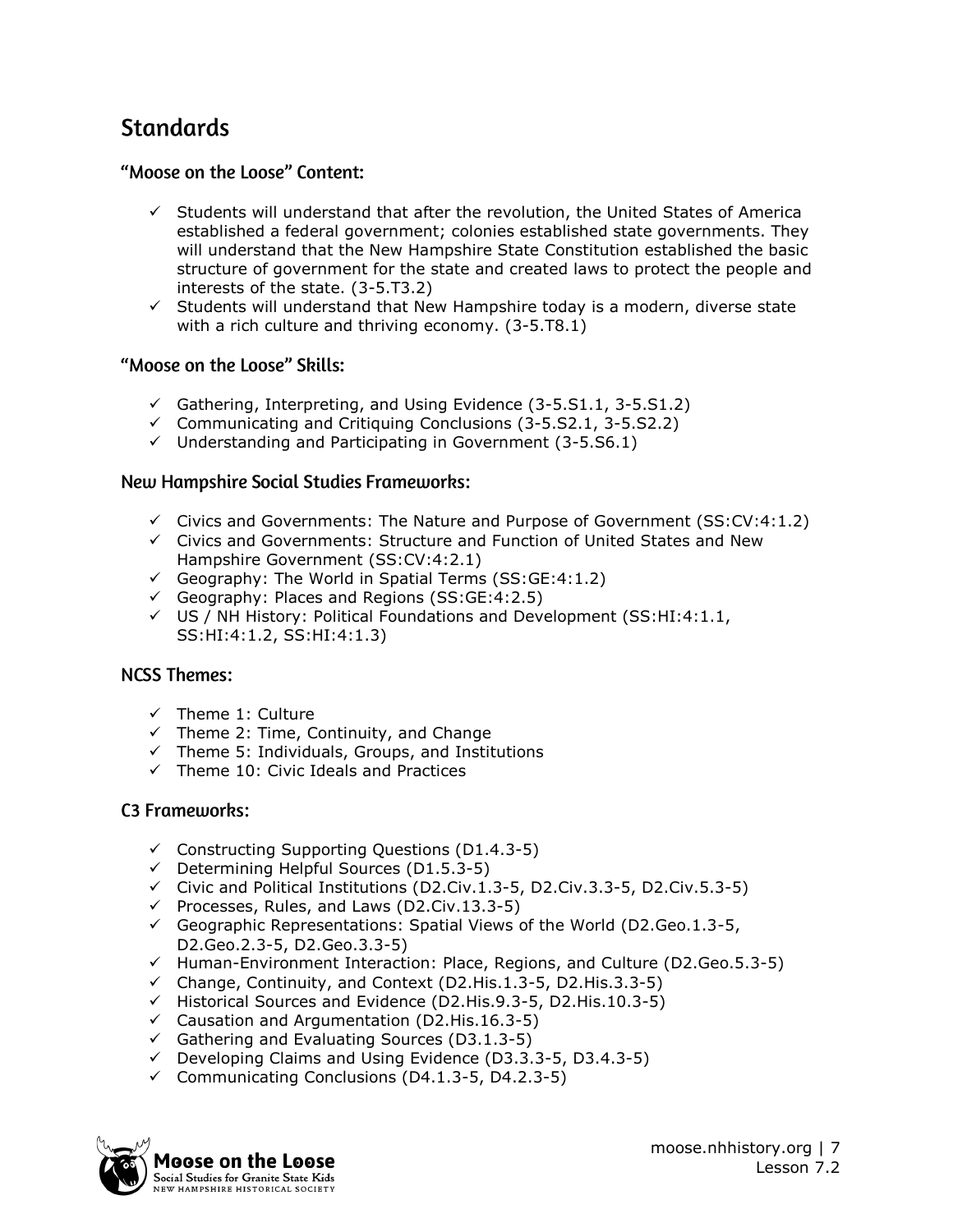### **Common Core ELA:**

- $\checkmark$  Key Ideas and Details in Informational Text (RI.4.1, RI.4.2)
- $\checkmark$  Integration of Knowledge and Ideas in Informational Text (RI.4.7, RI.4.9)
- $\checkmark$  Range of Reading and Level of Text Complexity in Informational Text (RI.4.10)
- $\checkmark$  Fluency in Foundational Skills (RF.4.4, RF.4.4a)
- $\checkmark$  Text Types and Purposes in Writing (W.4.2, W.4.2a, W.4.2b, W.4.2d, W.4.2e)
- $\checkmark$  Production and Distribution of Writing (W.4.4, W.4.6)
- ✓ Research to Build and Present Knowledge (W.4.7, W.4.8, W.4.9)
- $\checkmark$  Presentation of Knowledge and Ideas (SL.4.4, SL.4.5)
- ✓ Conventions of Standard English in Language (L.4.1, L.4.2)
- $\checkmark$  Vocabulary Acquisition and Use (L.4.6)

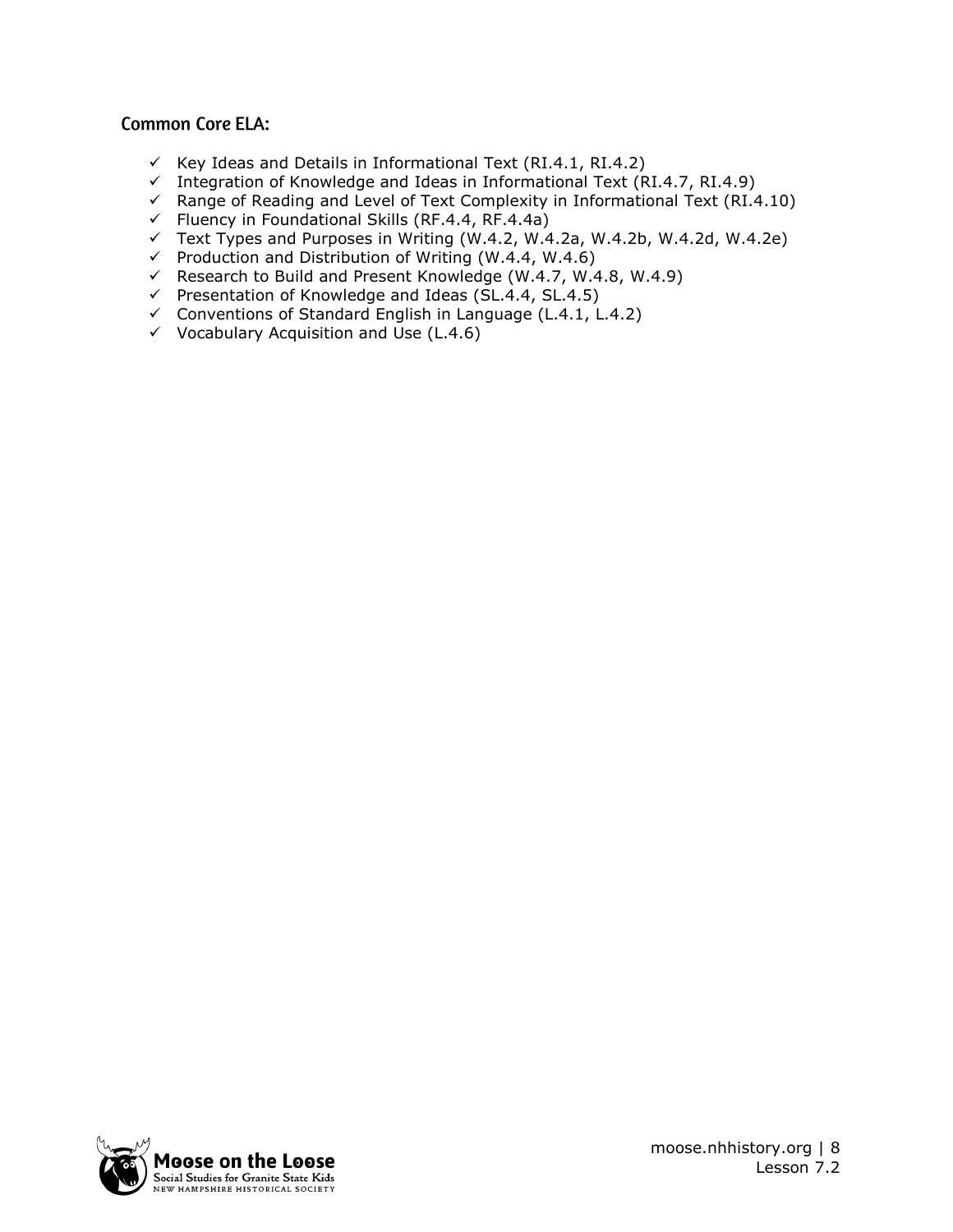# **Lesson Vocabulary**

| Civil War                   | (noun) A war from 1861 to 1865 between the northern and southern<br>parts of the United States. The southern states left the United States<br>to form their own country called the Confederate States of America,<br>but the northern states didn't want to let them go. The war was<br>fought to see if the United States would break into two countries or<br>remain one country. |
|-----------------------------|-------------------------------------------------------------------------------------------------------------------------------------------------------------------------------------------------------------------------------------------------------------------------------------------------------------------------------------------------------------------------------------|
| citizen<br>legislature      | (noun) A group of people chosen or elected to make the laws for a<br>colony or state; different from a common legislature because<br>individuals are paid very little and usually have other jobs                                                                                                                                                                                   |
| democracy                   | (noun) A government ruled by majority vote of the people                                                                                                                                                                                                                                                                                                                            |
| executive                   | (adjective) Describing the person or branch of government who puts<br>plans and laws into effect                                                                                                                                                                                                                                                                                    |
| executive branch            | (noun) The section of government that puts plans and laws into effect                                                                                                                                                                                                                                                                                                               |
| executive council           | (noun) An elected group of people who advise the leader of a place                                                                                                                                                                                                                                                                                                                  |
| <b>General Court</b>        | (noun) The official name for the New Hampshire state legislature                                                                                                                                                                                                                                                                                                                    |
| government                  | (noun) A group of people that have the power to make and carry out<br>laws for a community                                                                                                                                                                                                                                                                                          |
| governor                    | (noun) The leader of the executive branch of a state government                                                                                                                                                                                                                                                                                                                     |
| House of<br>Representatives | (noun) One of two legislative chambers; usually larger than the<br>Senate                                                                                                                                                                                                                                                                                                           |
| judicial                    | (adjective) Describing the people or branch of government that<br>decides if laws are fair                                                                                                                                                                                                                                                                                          |
| judicial branch             | (noun) The section of government that decides if laws are fair                                                                                                                                                                                                                                                                                                                      |
| justice                     | (noun) 1 Behavior or treatment that is fair and right 2 A person who<br>knows the law and decides for the community whether actions follow<br>the law; justices are similar to judges but sit on state supreme courts<br>or the U.S. Supreme Court                                                                                                                                  |
| legislative                 | (adjective) Describing the people or branch of government that<br>makes laws                                                                                                                                                                                                                                                                                                        |
| legislative<br>branch       | (noun) The section of government that makes laws                                                                                                                                                                                                                                                                                                                                    |
| legislator                  | (noun) A person elected to serve in either the House of<br>Representatives or Senate                                                                                                                                                                                                                                                                                                |